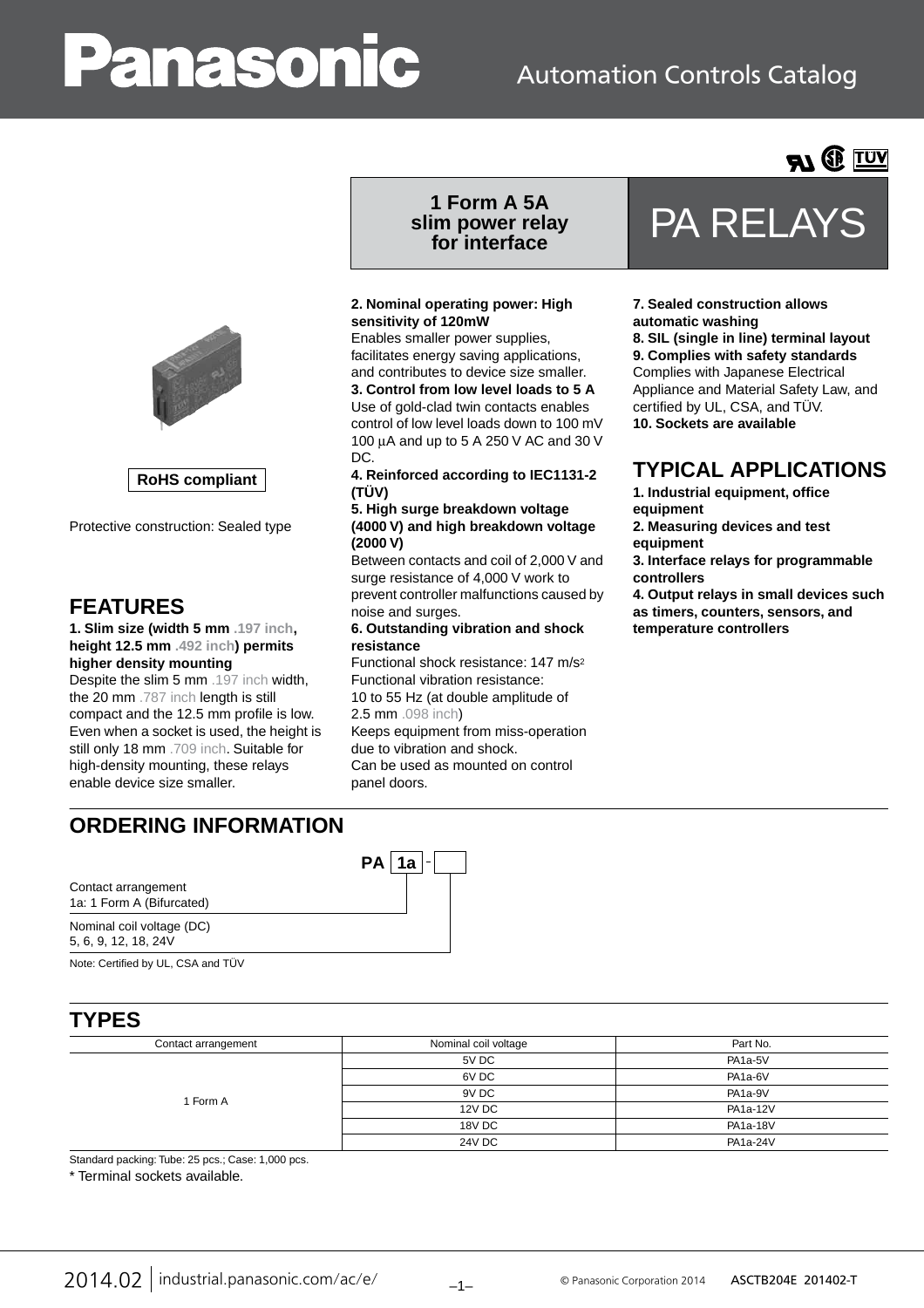## **RATING**

#### **1. Coil data**

| Nominal coil<br>voltage | Pick-up voltage<br>(at 20 $\mathrm{^{\circ}C}$ 68 $\mathrm{^{\circ}F}$ ) | Drop-out voltage<br>(at 20 $\mathrm{^{\circ}C}$ 68 $\mathrm{^{\circ}F}$ ) | Nominal operating<br>current<br>[ $\pm$ 10%] (at 20 $\degree$ C 68 $\degree$ F) | Coil resistance<br>[±10%] (at 20°C 68°F) | Nominal operating<br>power | Max. applied voltage<br>(at 20 $\mathrm{^{\circ}C}$ 68 $\mathrm{^{\circ}F}$ ) |
|-------------------------|--------------------------------------------------------------------------|---------------------------------------------------------------------------|---------------------------------------------------------------------------------|------------------------------------------|----------------------------|-------------------------------------------------------------------------------|
| 5V DC                   |                                                                          | 24mA                                                                      | $208\Omega$                                                                     |                                          |                            |                                                                               |
| 6V DC                   |                                                                          |                                                                           | 20 <sub>m</sub> A                                                               | $300\Omega$                              |                            |                                                                               |
| 9V DC                   | 70%V or less of<br>nominal voltage *1                                    | 5%V or more of<br>nominal voltage*1<br>(Initial)                          | 13.3mA                                                                          | $675\Omega$                              | 120mW                      | $120\%$ V of                                                                  |
| 12V DC                  | (Initial)                                                                |                                                                           | 10 <sub>m</sub> A                                                               | 1,200Ω                                   |                            | nominal voltage                                                               |
| 18V DC                  |                                                                          | 6.7mA                                                                     | $2.700\Omega$                                                                   |                                          |                            |                                                                               |
| 24V DC                  |                                                                          |                                                                           | 7.5mA                                                                           | $3.200\Omega$                            | 180mW*2                    |                                                                               |

Notes: \*1 Pulse drive (JIS C 5442)

\*2 24V DC, 120mW type are also available, please consult us.

| 2. Specifications             |                                                   |                                             |                                                                                                                                                                            |  |  |
|-------------------------------|---------------------------------------------------|---------------------------------------------|----------------------------------------------------------------------------------------------------------------------------------------------------------------------------|--|--|
| Characteristics               | Item                                              |                                             | Specifications                                                                                                                                                             |  |  |
|                               | Arrangement                                       |                                             | 1 Form A (Bifurcated)                                                                                                                                                      |  |  |
| Contact                       | Contact resistance (Initial)                      |                                             | Max. 30 m $\Omega$ (By voltage drop 6 V DC 1A)                                                                                                                             |  |  |
|                               | Contact material                                  |                                             | Au-clad AgNi type                                                                                                                                                          |  |  |
| Rating                        |                                                   | Nominal switching capacity (resistive load) | 5 A 250 V AC, 5 A 30 V DC                                                                                                                                                  |  |  |
|                               | Max. switching power (resistive load)             |                                             | 1,250 VA, 150 W                                                                                                                                                            |  |  |
|                               | Max. switching voltage                            |                                             | 250 V (AC), 110 V (DC)                                                                                                                                                     |  |  |
|                               | Max. switching current                            |                                             | 5 A                                                                                                                                                                        |  |  |
|                               | Nominal operating power                           |                                             | 120 mW (5 to 18 V DC), 180 mW (24 V DC)                                                                                                                                    |  |  |
|                               |                                                   | Min. switching capacity (Reference value)*1 | 100µA 100mV DC                                                                                                                                                             |  |  |
|                               | Insulation resistance (Initial)                   |                                             | Min. 1,000MΩ (at 500V DC) Measurement at same location as "Breakdown voltage" section.                                                                                     |  |  |
|                               | Breakdown voltage                                 | Between open contacts                       | 1,000 Vrms for 1min. (Detection current: 10mA.)                                                                                                                            |  |  |
|                               | (Initial)                                         | Between contact and coil                    | 2,000 Vrms for 1min. (Detection current: 10mA.)                                                                                                                            |  |  |
| Electrical<br>characteristics | Surge breakdown<br>voltage (Initial)              | Between contacts and coil*2                 | 4.000 V                                                                                                                                                                    |  |  |
|                               | Temperature rise (coil) (at 20°C 68°F)            |                                             | Max. 45°C<br>(By resistive method, nominal coil voltage applied to the coil, nominal switching capacity.)                                                                  |  |  |
|                               | Operate time (at nominal voltage) (at 20°C 68°F)  |                                             | Max. 10 ms                                                                                                                                                                 |  |  |
|                               | Release time (at nominal voltage) (at 20°C 68°F)  |                                             | Max, 5 ms                                                                                                                                                                  |  |  |
|                               |                                                   | Functional                                  | Min. 147 m/s <sup>2</sup> (Half-wave pulse of sine wave: 11 ms; detection time: 10us.)                                                                                     |  |  |
| Mechanical                    | Shock resistance                                  | <b>Destructive</b>                          | Min. 980 m/s <sup>2</sup> (Half-wave pulse of sine wave: 6 ms.)                                                                                                            |  |  |
| characteristics               | Vibration resistance                              | Functional                                  | 10 to 55 Hz at double amplitude of 2.5 mm (Detection time: 10us.)                                                                                                          |  |  |
|                               |                                                   | <b>Destructive</b>                          | 10 to 55 Hz at double amplitude of 3.5 mm                                                                                                                                  |  |  |
|                               | Mechanical                                        |                                             | Min. 2×107 (at 180 times/min.)                                                                                                                                             |  |  |
| <b>Expected life</b>          | Electrical                                        |                                             | Min. 10 <sup>5</sup> (3 A 250 V AC, 30 V DC, resistive load)<br>Min. $5\times10^4$ (5 A 250 V AC, 30 V DC, resistive load) (at 20 times/min.)                              |  |  |
| Conditions                    | Conditions for operation, transport and storage*3 |                                             | Ambient temperature: -40°C to 70°C -40°F to 158°F;<br>Humidity: 5 to 85% R.H. (Not freezing and condensing at low temperature)                                             |  |  |
|                               | Max. operating speed                              |                                             | 20 times/min. (at nominal switching capacity)                                                                                                                              |  |  |
| Unit weight                   |                                                   |                                             | Approx. 3 g . 15 oz                                                                                                                                                        |  |  |
|                               |                                                   |                                             | Notes: *4. This value and aboves due to the suitables from post- andreomental conditions, and decised reliability level therefore it is recommended to check this with the |  |  |

\*1. This value can change due to the switching frequency, environmental conditions, and desired reliability level, therefore it is recommended to check this with the actual load.

\*2. Wave is standard shock voltage of ±1.2×50µs according to JEC-212-1981<br>\*3. The upper limit of the ambient temperature is the maximum temperature that can satisfy the coil temperature rise value. Refer to Usage, transpor conditions in NOTES.

#### **REFERENCE DATA**





1. Max. switching capacity **2.** Life curve **2.** Life curve **3.**-(1) Coil temperature rise (180 mW) Tested sample: PA1a-24V Measured portion: Inside the coil Ambient temperature: 20°C 68°F

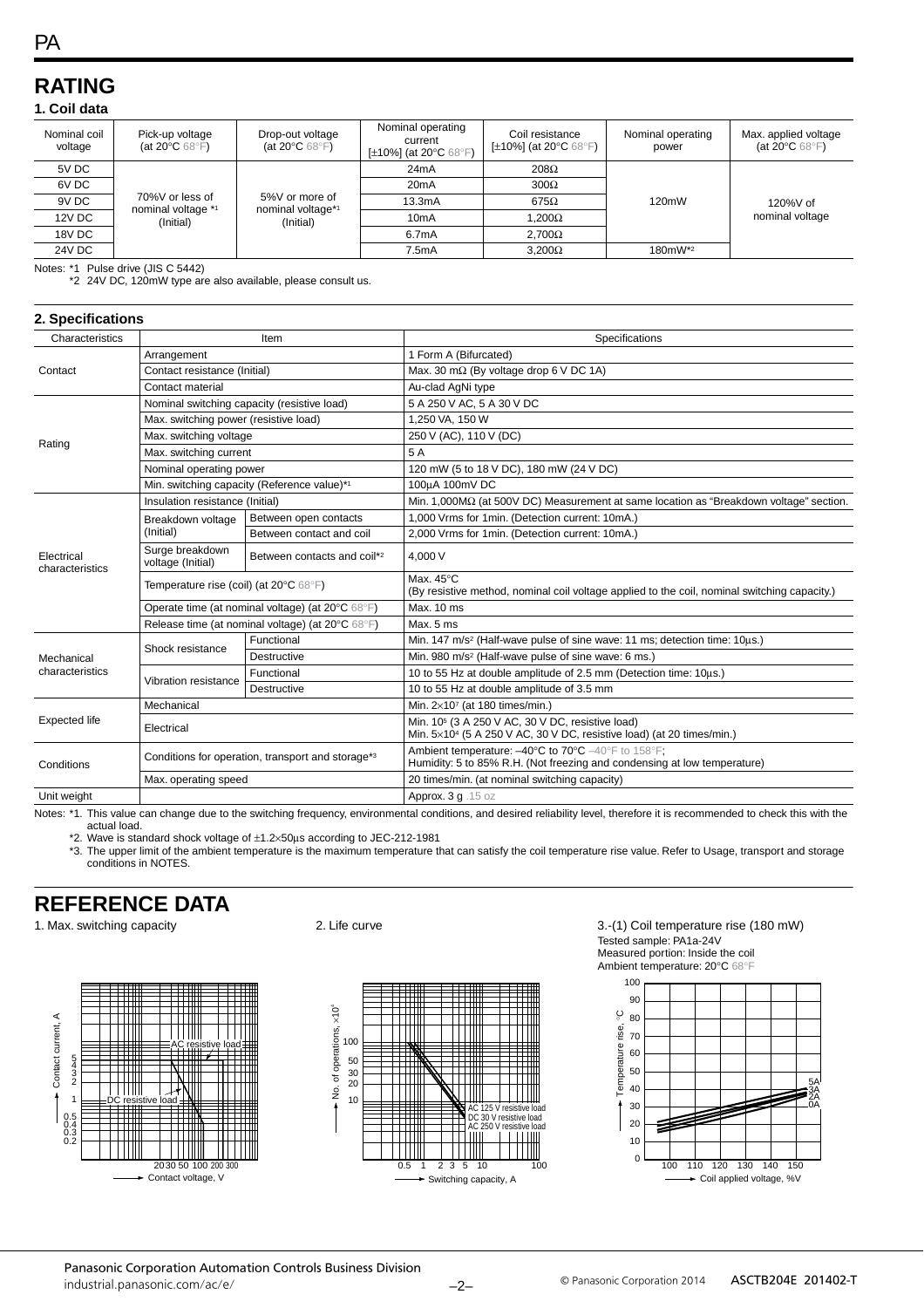3.-(2) Coil temperature rise (120 mW) Tested sample: PA1a-12V Measured portion: Inside the coil Ambient temperature: 20°C 68°F 100 90 ပ္စ Temperature rise, °C 80 70 60 50 40 5A  $\overline{\phantom{a}}$ 30 3A 2A 0A  $2<sup>c</sup>$ 10  $\overline{0}$ 100 110 120 130 140 150 Coil applied voltage, %V

4.-(1) Operate & release time (120 mW) Tested sample: PA1a-12V, 20 pcs.



4.-(2) Operate & release time (180 mW) Tested sample: PA1a-24V, 20 pcs.



5. Ambient temperature characteristics Tested sample: PA1a-12V, 6 pcs.



6. Malfunctional shock Tested sample: PA1a-12V, 6 pcs.



## **DIMENSIONS** (mm inch)

**Relay CAD Data**





General tolerance: ±0.3 ±.012

The CAD data of the products with a **CAD Data** mark can be downloaded from: http://industrial.panasonic.com/ac/e/

PC board pattern (Bottom view)



Tolerance: ±0.1 ±.004

Schematic (Bottom view)



### **SAFETY STANDARDS**

|          | UL/C-UL (Recognized)                                                                                                  |                 | CSA (Certified)<br>TUV (Certified)                                                                                    |                      | <b>Remarks</b>          |                                                                                                                                                                                      |
|----------|-----------------------------------------------------------------------------------------------------------------------|-----------------|-----------------------------------------------------------------------------------------------------------------------|----------------------|-------------------------|--------------------------------------------------------------------------------------------------------------------------------------------------------------------------------------|
| File No. | Contact rating                                                                                                        | File No.        | Contact rating                                                                                                        | File No.             | Rating                  |                                                                                                                                                                                      |
| E43149   | 5A 250V AC (5×10 <sup>4</sup> )<br>5A 30V DC (5×104)<br>3A 250V AC (10 <sup>5</sup> )<br>3A 30V DC (10 <sup>5</sup> ) | LR26550<br>etc. | 5A 250V AC (5×10 <sup>4</sup> )<br>5A 30V DC (5×104)<br>3A 250V AC (10 <sup>5</sup> )<br>3A 30V DC (10 <sup>5</sup> ) | B 12 01<br>13461 316 | IEC1131-2<br>Reinforced | TÜV rating<br>5A 250V AC ( $cos\phi=1.0$ ) ( $5\times10^4$ )<br>5A 30V DC (0ms) (5×10 <sup>4</sup> )<br>3A 250V AC ( $\cos \phi = 1.0$ ) (10 <sup>5</sup> )<br>3A 30V DC (0ms) (105) |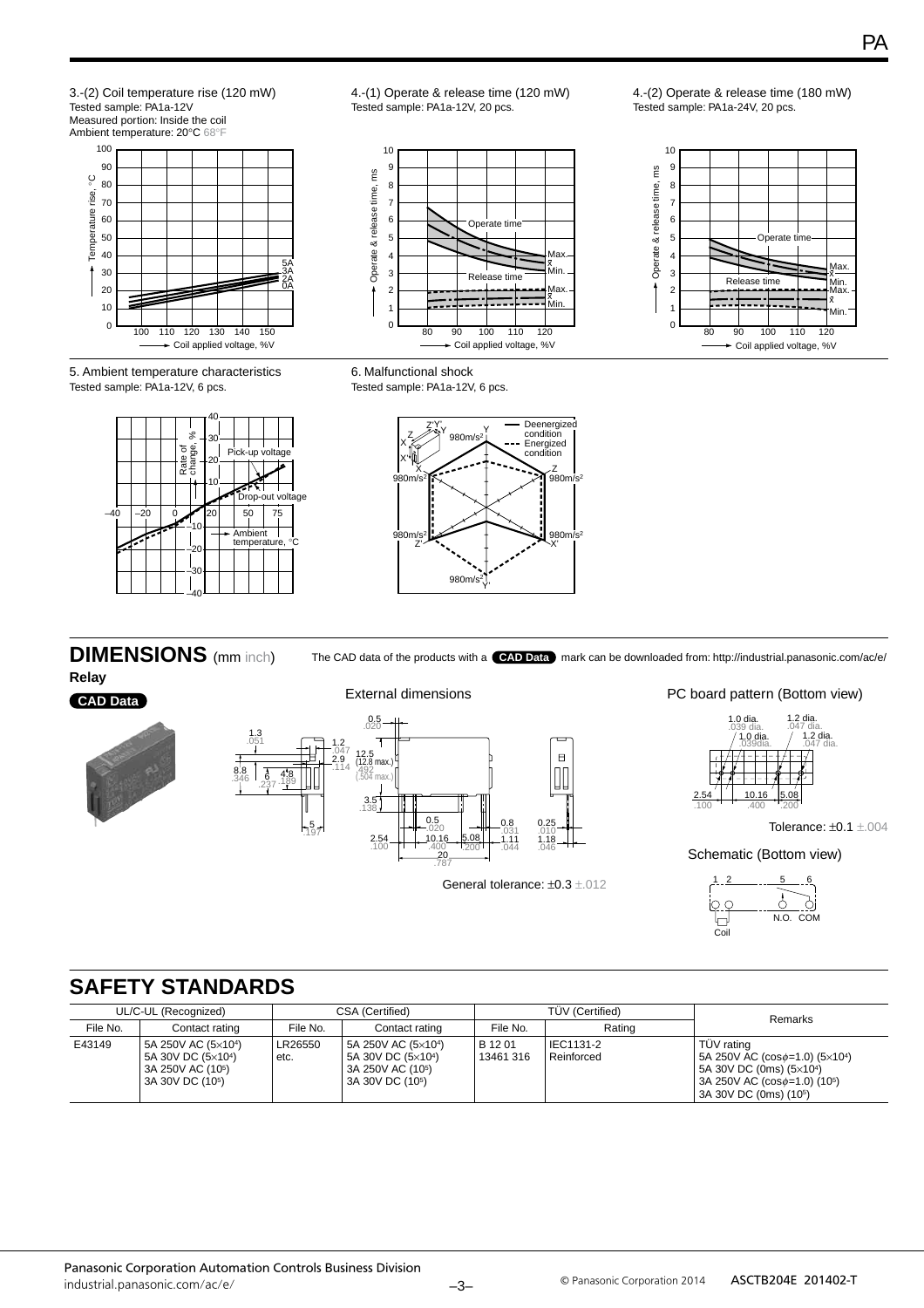### **NOTES**

**1. For cautions for use, please read "GENERAL APPLICATION GUIDELINES" on page B-1. 2. If it includes ripple, the ripple factor should be less than 5%.**

**3. Specification values for pick-up and drop-out voltages are for the relay mounting with its terminals below.**



**4. When mounting the relays within 1 mm .039 inch, please notice the condition below.**

1) Mount the relays in the same direction.



2) Coil terminals (Terminal No. 1 & 2) polarity should be arranged in the same direction.



3) Allowable contact current is 2 A.

4) About the electrical life for close mounting, please refer to data below.